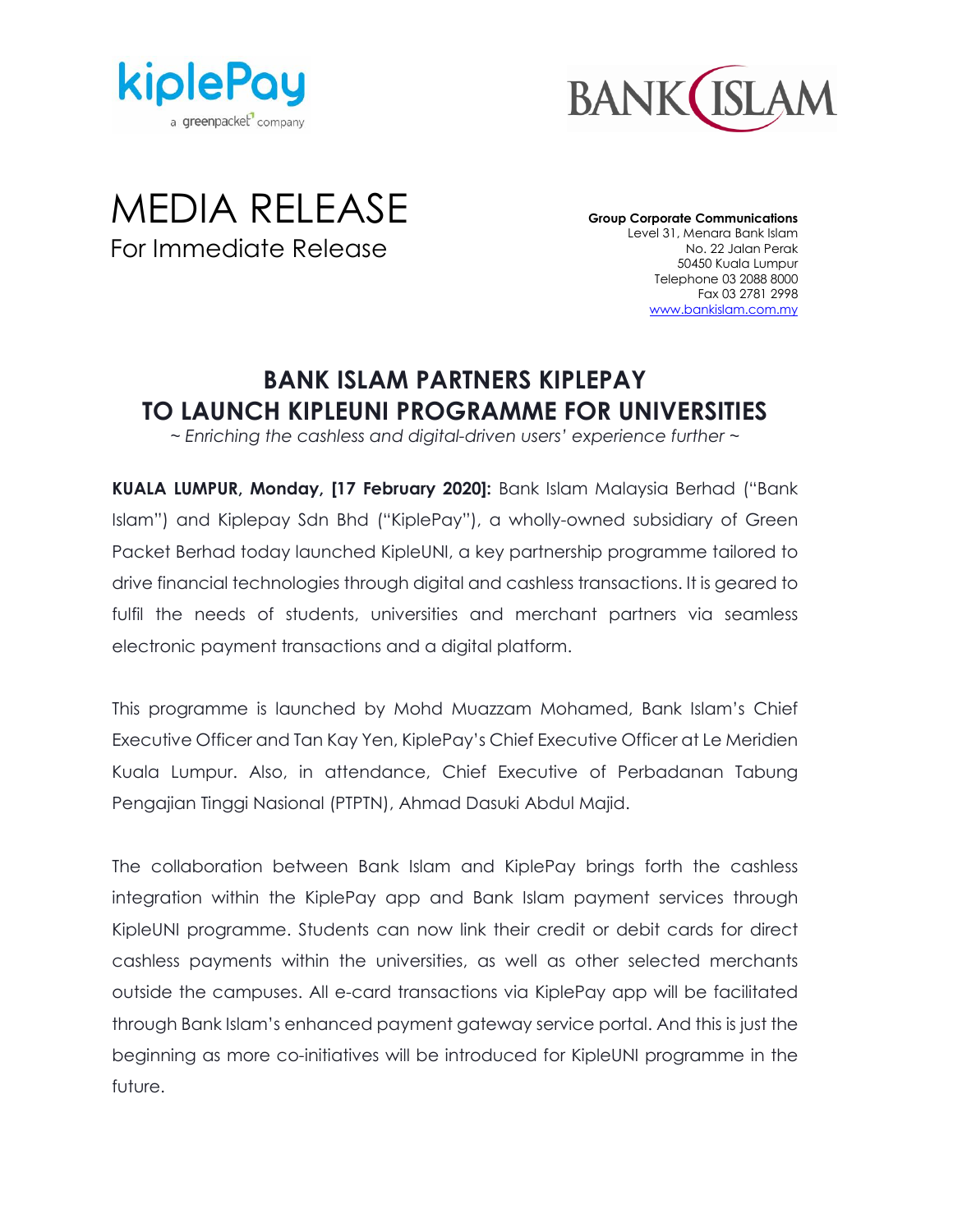Mohd Muazzam said, "*Bank Islam is always innovating towards giving added value to our customer across various segments. In our passage to accelerate our digital banking journey, we leveraged on KiplePay's expertise to provide a platform that enhances customer experience while supporting the Government's effort in growing the digital economy agenda. KipleUNI programme will be another platform in driving cashless community through universities and student segment. Subsequently, Bank Islam merchants will also benefit from this partnership as the app promotes business growth on both online and offline platform*."

Echoing on the same sentiment, Tan Kay Yen said, "*As a trusted fintech partner to many, we see it as our responsibilities and commitment to enhance the value of our solutions to the students, administrators and merchants at education hubs, campuses and university towns. Our innovative solutions stem from our continuous learning, on ground tests and understanding the specific needs of our communities. It is through this action that we create a robust and holistic ecosystem that promotes the digital lifestyle for the users through KipleUNI programme*."

To-date, KipleUNI e-Wallet service is live at Universiti Utara Malaysia (UUM) with another 3 – 5 universities coming along in the next few months. Mohd Muazzam added, "*Not limiting to these universities only, all Bank Islam merchants that are operating in any public universities right now will be able to enjoy this service almost immediately upon subscription."*

There are 680,000 students in various public universities and more than 200,000 faculty and staff in Malaysia. From this programme, Bank Islam and KiplePay are looking to progressively make KipleUNI programme available to 50% of the campuses considering the feasibility of the application and will be continuously progressing towards a wider reach of audience as more features are added.

KiplePay is an approved Bank Negara Malaysia e-wallet issuer where it operates on two fronts, namely a cashless payment gateway for the business and e-wallet for consumers. Through this partnership, KiplePay and Bank Islam aim to empower the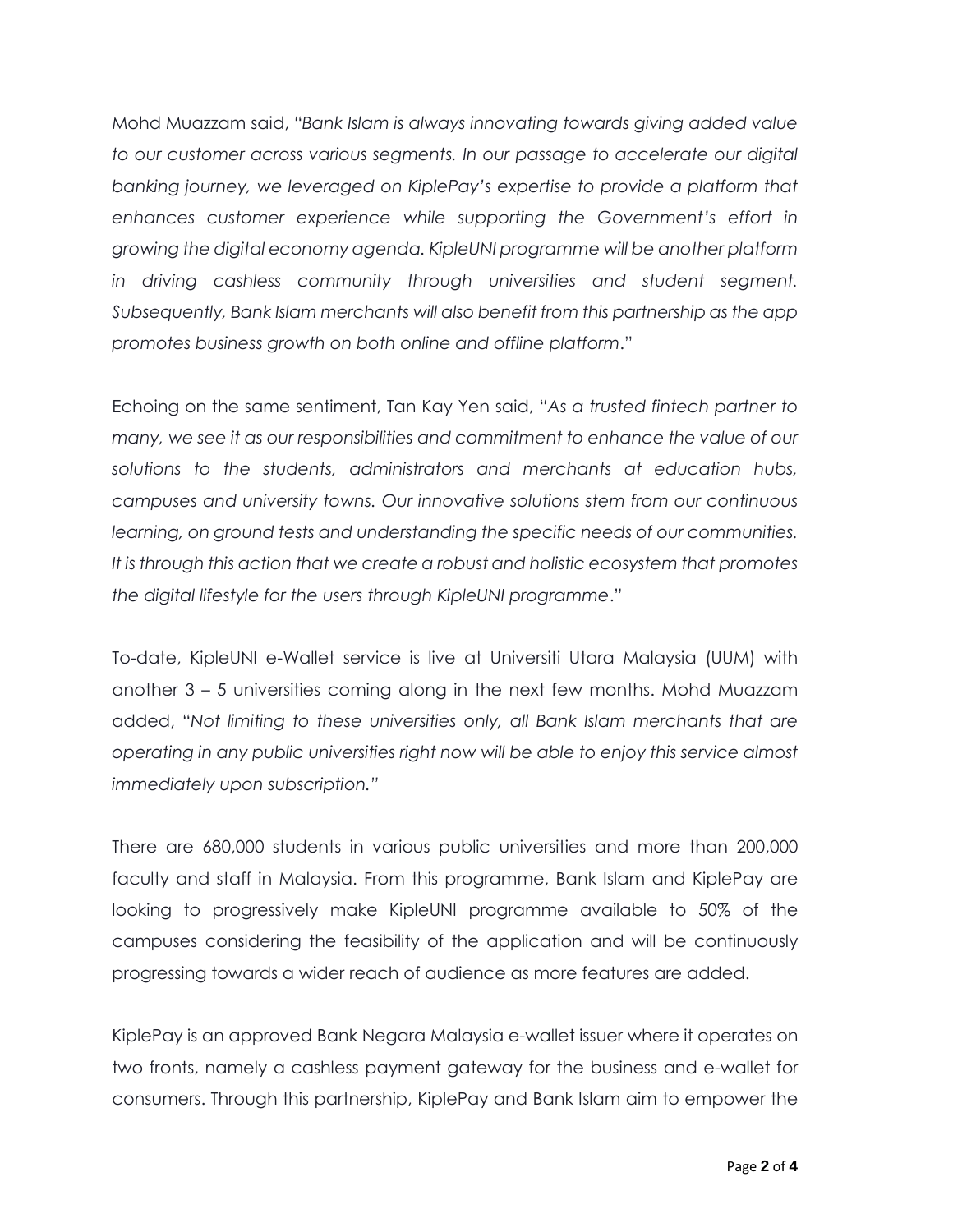cashless communities further especially in the education sector while supporting the huge growth in payments for the e-commerce industry.

For further information, please visit [www.bankislam.com](http://www.bankislam.com/) and/or [www.kiple.com.](http://www.kiple.com/)

## **About Bank Islam Malaysia Berhad**

Bank Islam Malaysia Berhad was established in 1983 as the nation's first Islamic bank. To date, the Bank has a network of 144 branches and more than 1,000 self-service terminals nationwide. To meet the diversity of the public's financial needs, Bank Islam offers more than 70 *Shariah*-based banking products and services which cater to Muslims and non-Muslims. For more information on Bank Islam products and services, visit www.bankislam.com.my or call Bank Islam Call Centre at 03-26 900 900.

## **About KiplePay**

Kiplepay Sdn Bhd ("KiplePay") is a wholly-owned subsidiary of Green Packet Berhad. Driven by the emerging need to accelerate Malaysia's businesses in their transformation journey to e-payments, KiplePay is constantly moving forward with new thinking and new ways of improving lives by developing, designing and offering customer-centric features for smarter spending via *kiplePay* and *kipleBiz* that function as e-wallet and payment gateway respectively.

## **For further information, please contact:**

| Wan Norkhairi Wan Samad            | <b>Omar Atin</b>                |
|------------------------------------|---------------------------------|
| Head, Group Corporate              | <b>Assistant Vice President</b> |
| Communications                     | <b>Public Relations</b>         |
| Bank Islam Malaysia Berhad         | Group Corporate Communications  |
| Level 31, Menara Bank Islam        | <b>BIMB Holdings Berhad</b>     |
| No. 22, Jalan Perak                | Level 31, Menara Bank Islam     |
| 50450 Kuala Lumpur                 | No. 22, Jalan Perak             |
| Tel: 03-2782 1232                  | 50450 Kuala Lumpur              |
| Mobile: 019-339 4491               | Tel.: 03-2781 2943              |
| Fax: 03-2781 2998                  | Mobile: 019-391 9144            |
| Email: wnorkhairi@bankislam.com.my | Fax: 03-2781 2998               |
| Web: www.bankislam.com.my          | Email: omar@bimbholdings.com    |
|                                    | Web: www.bimbholdings.com       |